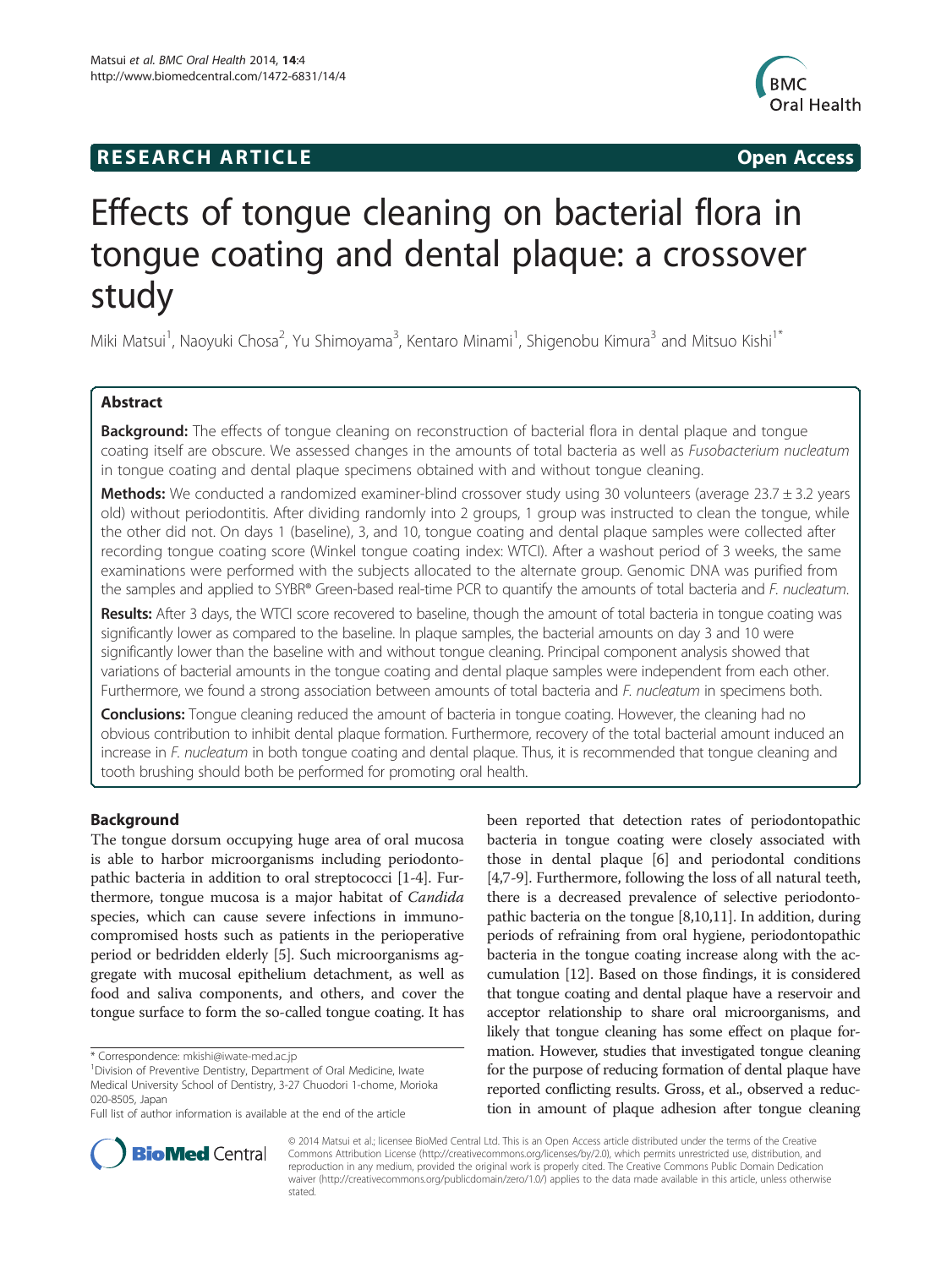[[13](#page-7-0)], whereas Badersten, et al., reported that tongue cleaning did not inhibit plaque formation [\[14\]](#page-7-0). Also, other studies that used culture methods found a slight or no decrease in bacterial load even on the tongue dorsum, when the degree of tongue coating was reduced [\[15-17\]](#page-7-0). Therefore, tongue cleaning is rarely recommended by dental professionals for oral health of common individuals except for prevention of oral malodor [\[18-20](#page-7-0)]. In the present study, we utilized a crossover design and compared changes in total bacteria amounts in dental plaque and tongue coating samples obtained from subjects with and without tongue cleaning using polymerase chain reaction (PCR) assays.

Previous studies have reported a relationship between periodontopathogens in tongue coating and periodontal conditions [\[7](#page-7-0)-[9](#page-7-0)], suggesting that periodontopathic organisms in the tongue coating as well as dental plaque are an important factor in the etiology of periodontal diseases. Porphyromonas gingivalis, Treponema denticola, and Tannerella forsythia, known as the red complex, are believed to be prominent periodontopathic bacteria. These species are rarely detected in dental plaque or oral mucosa from individuals without periodontitis [\[4,7,9](#page-7-0)]. As compared to those, Fusobacterium nucleatum, which has also been implicated in the etiology of periodontal diseases, is frequently isolated from tongue coating and dental plaque samples regardless of periodontal condition [[4,21,22\]](#page-7-0). This species represents a bridge between early and late colonizers in dental plaque, since it can co-aggregate with various oral bacteria including red complex species [\[23-25\]](#page-7-0). It was also reported that *F. nucleatum* growth is dependent on an increase in plaque thickness yielding anaerobic con-dition [[26](#page-7-0)]. Furthermore, *F. nucleatum* under oxygenated and  $CO<sub>2</sub>$ -depleted environments supports the growth of P. gingivalis, thus it is possible that its colonization triggers periodontopathic bacterial colonization [\[27,28](#page-7-0)]. Accordingly, it is considered that the amount of F. nucleatum can be used to represent the microbial etiology of dental plaque and tongue coating for periodontal diseases in individuals without periodontitis. In the present study, we assessed etiological shifts in addition to quantitative changes in tongue coating and dental plaque under reconstruction by determining the amount of F. nucleatum in collected specimens as well as total bacteria amount, and examined the relationship between those amounts.

#### Methods

### Subjects

The subjects were 30 systemic healthy volunteers (mean age  $23.7 \pm 3.2$  years, range  $20-34$  years) without clinical periodontitis and no missing teeth who were not undergoing antibiotic or other antimicrobial therapy within 3 months prior to the examination. They received verbal and written information about the study, and signed consent forms prior to participation. The study protocol was approved by the Ethics Committees of Iwate Medical University School of Dentistry (#01140).

#### Study design

This study was a randomized, examiner blind and crossover design with a 3 weeks washout period between the crossover phases. In the baseline of first test phase, tongue coating deposits in all subjects were visually assessed. After collecting tongue coating and dental plaque samples, the subjects were randomly divided into 2 groups. One group was instructed to mechanically clean their tongues with a disposable tongue cleaner equipped with a cleaner head composed of a urethane sponge covered with a nonwoven fabric (Tongue Clean®, JCB Industry Limited, Japan) until the examiner visually confirmed that the tongue coating was completely removed. The other group performed no tongue cleaning. All of the subjects continued their habitual oral hygiene and were instructed to not clean their tongues by any means during this phase of the test period. Three and 10 days later, tongue coating assessments and collection of tongue coating and dental plaque samples were performed in the same manner as for the baseline examination. Tongue coating assessments and sample collections were done at the same time on each examination day (between approximately 16:00 and 17:00). Next, a washout period was conducted for 3 weeks, during which the subjects performed their normal oral hygiene without tongue cleaning. After the washout period, the subjects were allocated to the alternate group and the protocol was repeated. Tongue coating assessments and sampling of oral specimens were performed by the same single examiner respectively throughout the study, who was unaware of the group allocation of the subjects.

#### Tongue coating assessment

Tongue coating was assessed using the Winkel tongue coating index (WTCI) [\[29\]](#page-7-0). Briefly, the dorsum of the tongue was divided into 6 areas (3 posterior, 3 anterior) and tongue coating was assessed in each sextant as follows;  $0 = no$  coating,  $1 =$  light coating,  $2 =$  severe coating. The WTCI was obtained by adding all 6 scores, for a possible range of 0–12.

#### Tongue coating and dental plaque sampling

After removing saliva from the tongue dorsum with cotton and a stream of air, any tongue accretion between the lingual papillae was carefully removed using 3 scratching strokes (approximately 1 cm long) with a sterile microspatula from the posterior-center area of the tongue dorsum. On day 3, tongue coating was collected in a similar manner from the right or left side (randomly chosen) a distance of 0.5 cm from the sampling area used for the baseline. On day 10, tongue coating was similarly collected from the opposite side of that used on day 3. Dental plaque samples were also collected after drying with cotton using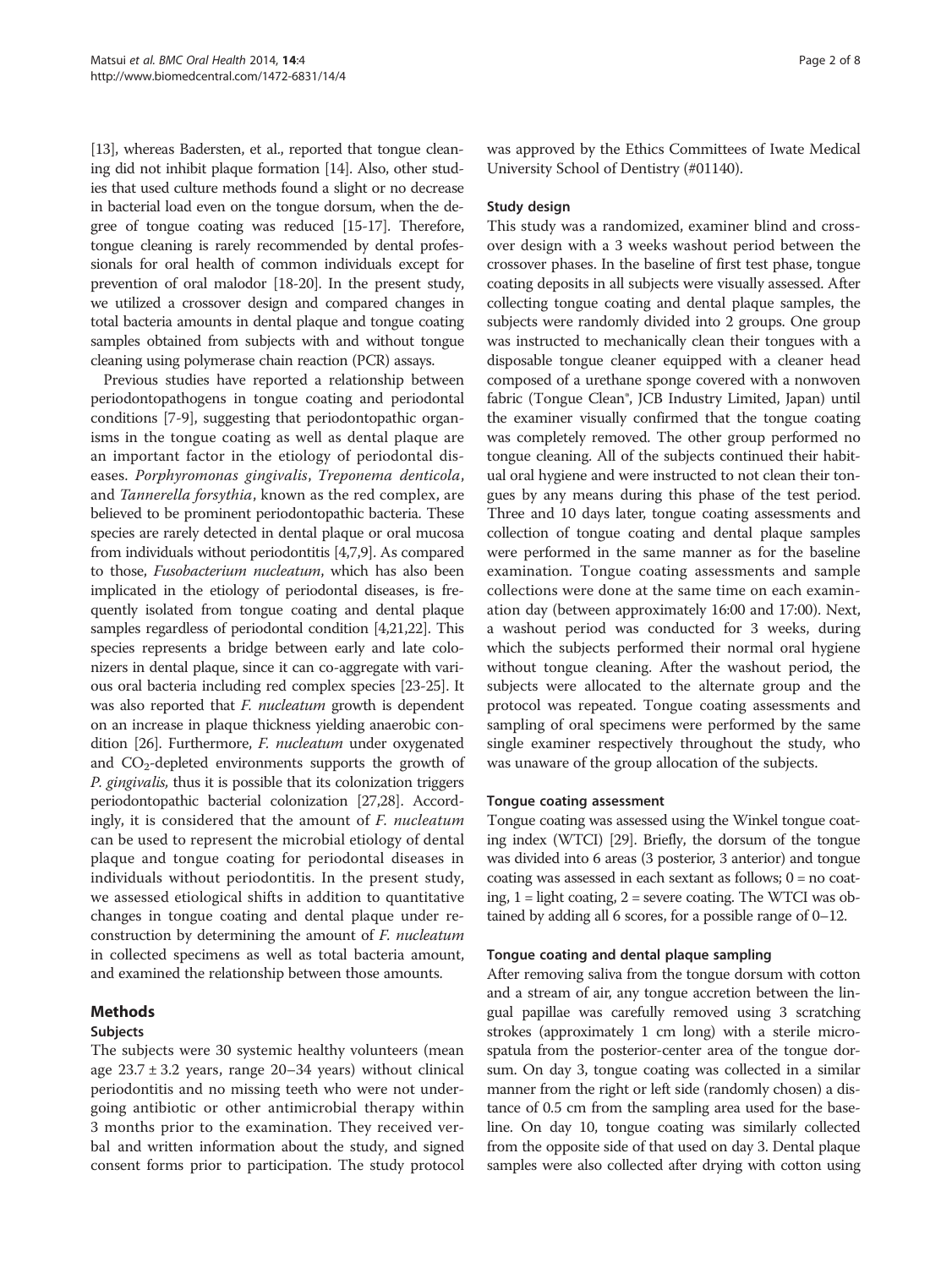a sterile dental explorer from the entire lingual surfaces of the first molar and second premolar on both sides of the mandibular for the baseline specimens. Subsequently, plaque samples were obtained from the tooth surfaces on either side randomly selected on day 3 and from the other side on day 10. Immediately after determining wet weight using an electronic balance (AG245, Mettler Toledo, Greifensee, Switzerland), the samples were immersed in phosphate-buffered saline (PBS, pH 7.0) and washed 3 times, then frozen at −80°C for storage. Since dental plaque was collected from both sides, the wet weight and bacteria values at the baseline were estimated as the half amounts of measured values.

#### DNA extraction and quantification

DNA was extracted from samples using a Wizard® Genomic DNA Purification Kit (Promega, Fitchburg, WI, USA), according to the manufacturer's instructions for isolating genomic DNA from gram Gram-positive bacteria. Bacterial genomic DNA was dissolved in TE buffer (10 mM Tris–HCl, 1 mM EDTA, pH 8.0) and stored at 4°C.

#### Quantification of species in biofilms by real-time PCR

Specific primers were used, as follows. For 16S rRNA universal, forward: TGG AGC ATG TGG TTT AAT TCG A and reverse: TGC GGG ACT TAA CCC AAC A [[30](#page-7-0)], for F. nucleatum ATCC25586, forward: GCG GAA CTA CAA GTG TAG AGG TG and reverse: GTT CGA CCC CCA ACA CCT ACT A [\[31\]](#page-7-0). The annealing temperature for both was 60°C. Quantifications of universal species and F. nucleatum in the samples were performed by realtime PCR analysis using SYBR® Green dye to detect the 16S rRNA gene amplicons. Each reaction mixture (final volume, 20 μL) contained 1 μL (1 ng) of template, 7 μL of ultrapure water, 10 μL of SYBR® Premix Ex Taq™ II (Perfect Real Time), and  $1 \mu$  each of the forward and reverse primers (10 μM). Real-time PCR was performed with a Thermal Cycler Dice® real-time PCR system (TaKaRa, Japan) using the following thermal cycle recommended for the SYBR® Premix Ex Taq™ II mixture: 95°C for 30 seconds, then 40 cycles for 5 seconds at 95°C and 1 minute at 60°C.

Dissociation curves were generated by incubating the reaction products at 95°C for 15 seconds and at 60°C for 30 seconds, and then incrementally increasing the temperature to 95°C for 15 seconds. Fluorescence data were collected at the end of the 60°C primer annealing step for 40 amplification cycles and throughout the dissociation curve analysis. A standard curve was generated based on the known weight of genomic DNA purified from *E. coli* ATCC 53868 and F. nucleatum ATCC 25586. The weight of the genomic DNA for 16S rRNA universal and *F. nucleatum* were considered to reflect the amounts of total bacteria and F. nucleatum, respectively. From the measurements, we calculated amounts of bacteria in each collected whole sample and amounts per a certain sample  $(1 \text{ mg})$ .

#### Statistical analysis

All values excluding WTCI were transferred to logarithms to improve normality. The variables were applied to the following analyses after confirming normality using a one sample Kolmogorov-Smirnov test. Differences in bacterial amounts between examination days were examined using a paired t-test with Bonferroni adjustment. Pearson's correlation analysis was used to examine the relationship between 2 variables. In addition, principal component analysis was carried out to examine the relationships among multiple measurements. Also, the amounts of total bacteria on days 3 and 10 as ratios to the baseline were compared between the groups with and without tongue cleaning using a Wilcoxon test. Statistical analyses were performed using IBM SPSS ver. 20.0, with differences considered to statistically significant at  $p < 0.05$ .

## Results and discussion

#### Baseline measurements

At baseline, there were no significant differences for WTCI, amounts of collected tongue coating and dental plaque samples, and amounts of total bacteria and F. nucleatum in whole collected samples as well as those in 1-mg samples between subjects with and without tongue cleaning (Table [1\)](#page-3-0). Furthermore, there were no significant differences for those parameters between the first and second baseline measurements after the 3-week washout period (data not shown). These results showed that the oral inhabitants returned to baseline levels in regard to amounts and bacterial load during the washout period, indicating that 3 weeks was sufficient for this crossover study.

The volume of tongue coating was greater than dental plaque, while the amounts of both total bacteria and F. nucleatum in the 1-mg samples were greater in those from dental plaque. These findings showed that the density of total bacteria and *F. nucleatum* was higher in dental plaque than tongue coating at the baseline. In addition, F. nucleatum was detected in all samples of tongue coating and dental plaque collected at the baseline.

## Change in amounts of total bacteria in tongue coating and dental plaque following tongue cleaning

In subjects who performed tongue cleaning, the average amount of total bacteria in whole collected tongue coating samples was lower on day 3  $(4.11 \pm 1.13 \text{ pg})$ , average  $\pm$  SD) than at the baseline  $(4.76 \pm 1.18 \text{ pg})$ . Intra-group comparisons using a paired t test showed a  $p$ -value for the difference between day 3 and baseline of less than 0.01, which indicated a statistically significant difference in multiple comparisons of the 3 examination days after Bonferroni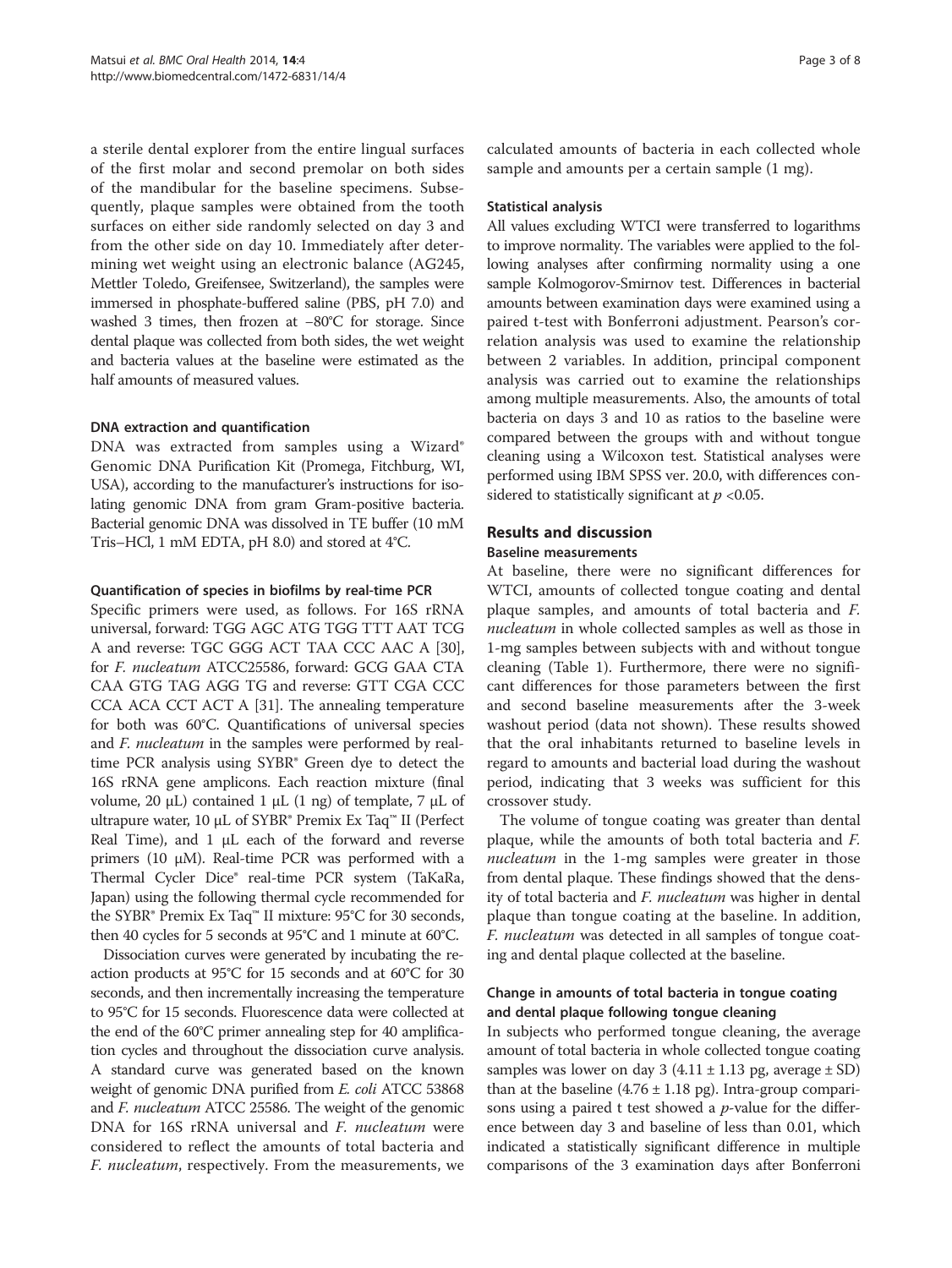<span id="page-3-0"></span>Table 1 Baseline measurements for tongue coating and dental plaque samples

|                                                                     | Tongue<br>cleaning | Average $\pm$ SD | p-value* |
|---------------------------------------------------------------------|--------------------|------------------|----------|
|                                                                     | $(+)$              | $5.53 \pm 4.53$  | 0.651    |
| <b>WTCI</b>                                                         | $(-)$              | $5.90 \pm 3.59$  |          |
|                                                                     | Total              | $5.72 \pm 4.06$  |          |
|                                                                     | $(+)$              | $15.4 \pm 10.1$  | 0.125    |
| Wet weight of tongue coating (mg)                                   | $(-)$              | $12.0 \pm 8.06$  |          |
|                                                                     | Total              | $13.6 \pm 9.20$  |          |
|                                                                     | $(+)$              | $2.75 \pm 7.83$  | 0.375    |
| Wet weight of dental plaque (mg)                                    | $(-)$              | $1.31 \pm 1.42$  |          |
|                                                                     | Total              | $2.03 \pm 5.63$  |          |
|                                                                     | $(+)$              | $4.76 \pm 1.18$  | 0.296    |
| Amount of total bacteria in whole<br>tonque coating sample (log pg) | $(-)$              | $4.52 \pm 1.15$  |          |
|                                                                     | Total              | $4.64 \pm 1.16$  |          |
|                                                                     | $(+)$              | $4.47 + 0.79$    | 0.986    |
| Amount of total bacteria in whole<br>dental plaque sample (log pg)  | $(-)$              | $4.47 \pm 1.10$  |          |
|                                                                     | Total              | $4.46 \pm 0.95$  |          |
|                                                                     | $(+)$              | $2.19 + 1.18$    | 0.199    |
| Amount of F. nucleatum in whole<br>tongue coating sample (log pg)   | $(-)$              | $1.94 \pm 1.27$  |          |
|                                                                     | Total              | $2.07 \pm 1.22$  |          |
|                                                                     | $(+)$              | $2.07 \pm 1.00$  | 0.664    |
| Amount of F. nucleatum in whole<br>dental plaque sample (log pg)    | $(-)$              | $1.98 \pm 1.23$  |          |
|                                                                     | Total              | $2.02 \pm 1.11$  |          |
|                                                                     | $(+)$              | $3.68 \pm 1.02$  | 0.536    |
| Amount of total bacteria in 1 mg<br>of tonque coating (log pg/mg)   | $(-)$              | $3.56 \pm 0.96$  |          |
|                                                                     | Total              | $3.62 \pm 0.98$  |          |
|                                                                     | $(+)$              | $4.51 + 0.61$    | 0.361    |
| Amount of total bacteria in 1 mg<br>of dental plaque (log pg/mg)    | $(-)$              | $4.44 \pm 0.83$  |          |
|                                                                     | Total              | $4.48 \pm 0.72$  |          |
|                                                                     | $(+)$              | $1.26 + 0.93$    | 0.668    |
| Amount of F. nucleatum in tonque<br>coating sample (log pg/mg)      | $(-)$              | $1.13 \pm 0.99$  |          |
|                                                                     | Total              | $1.20 \pm 0.96$  |          |
| Amount of F. nucleatum in dental<br>plaque sample (log pg/mg)       | $(+)$              | $2.09 + 0.97$    | 0.343    |
|                                                                     | $(-)$              | $1.90 \pm 1.06$  |          |
|                                                                     | Total              | $2.00 \pm 1.01$  |          |

\*Statistical comparisons between subjects with and without tongue cleaning were performed using a paired t test for WTCI and bacterial amounts. Comparisons of wet weights of samples were performed using a Wilcoxon test, as they were not normally distributed.

adjustment. A lower level of total bacteria was also observed on day 10 (4.14  $\pm$  1.30 pg), though the difference as compared to the baseline was not significant (Figure [1](#page-4-0)A). In contrast, in subjects who did not perform tongue cleaning, the total bacterial amounts were not significantly different between the examination days (Figure [1](#page-4-0)B).

As for genome weight, the difference between baseline and day 3 in the group with tongue cleaning was 4.55 pg

(actual value). Our preliminary examination showed that with *E. coli* at a genome weight of 1 ng corresponded to  $3.6 \times 10^4$  CFU, thus a weight of 4.55 pg was approximately equivalent to 1.9 log CFU of E. coli.

Quirynen et al. [[16](#page-7-0)] reported that the reduction of bacterial load on the tongue dorsum after 6 months of daily tongue cleaning was less than 0.4 log CFU, which was not significant as compared to the baseline value. They also suggested that difficulty in reducing the bacterial load on the tongue is due to the surface characteristics of the tongue dorsum where innumerable depressions exist, as that structure provides ideal niches for bacterial adhesion and growth, and shelter from cleaning actions. However, Bordas et al. [\[17\]](#page-7-0) reported significant changes in bacterial load on the tongue dorsum following 3 days of tongue scraping, with the reduction ranging from 1.11- 1.96 log CFU. Our finding seems to be in agreement with the latter, though they used a cultivation method. On the other hand, when considering differences in sampling volume and frequency of tongue cleaning, the bacterial reduction by single tongue cleaning was greater and continued for a longer period than found in that previous study. Real-time PCR is able to quantify the total bacterial amount including non-cultivable bacteria with high sensitivity, whereas as much as 50% or more of the microbiota in oral biofilm have yet be successfully cultured [\[32,33](#page-7-0)]. Therefore, the differences between the present and previous studies may be mainly derived from different bacterial detection methods utilized.

Subsequently, for inter-group comparisons, the rates of total bacterial amounts on days 3 and 10 against the baseline were compared between subjects with and without tongue cleaning using a Wilcoxon test. There was a tendency that subjects had more for a greater reduction in bacterial load against the baseline in subjects who cleaned their tongue, though the difference was not significant ( $p = 0.106$ ). Furthermore, there was no difference between the groups on day 10 ( $p = 0.478$ ). Thus, the previous and present results show that the effect of tongue cleaning on reduction of bacterial amount is not remarkable, and it remains unclear whether tongue cleaning has a practical effect to reduce bacterial load in the whole oral cavity.

On the other hand, the average amounts of total bacteria in the whole collected dental plaque samples were significantly lower at 3 and 10 days after removal as compared to the baseline value, as shown by a paired t test with Bonfferoni adjustment (Figure [2](#page-4-0)A). This was also true in subjects without tongue cleaning (Figure [2](#page-4-0)B). Furthermore, a Wilcoxon test performed similarly to analyze tongue coating revealed there was no significant difference between the groups on either day  $(p = 0.280$  on day 3,  $p = 0.380$  on day 10). Together, these results suggest that tongue cleaning does not contribute to inhibition of dental plaque formation.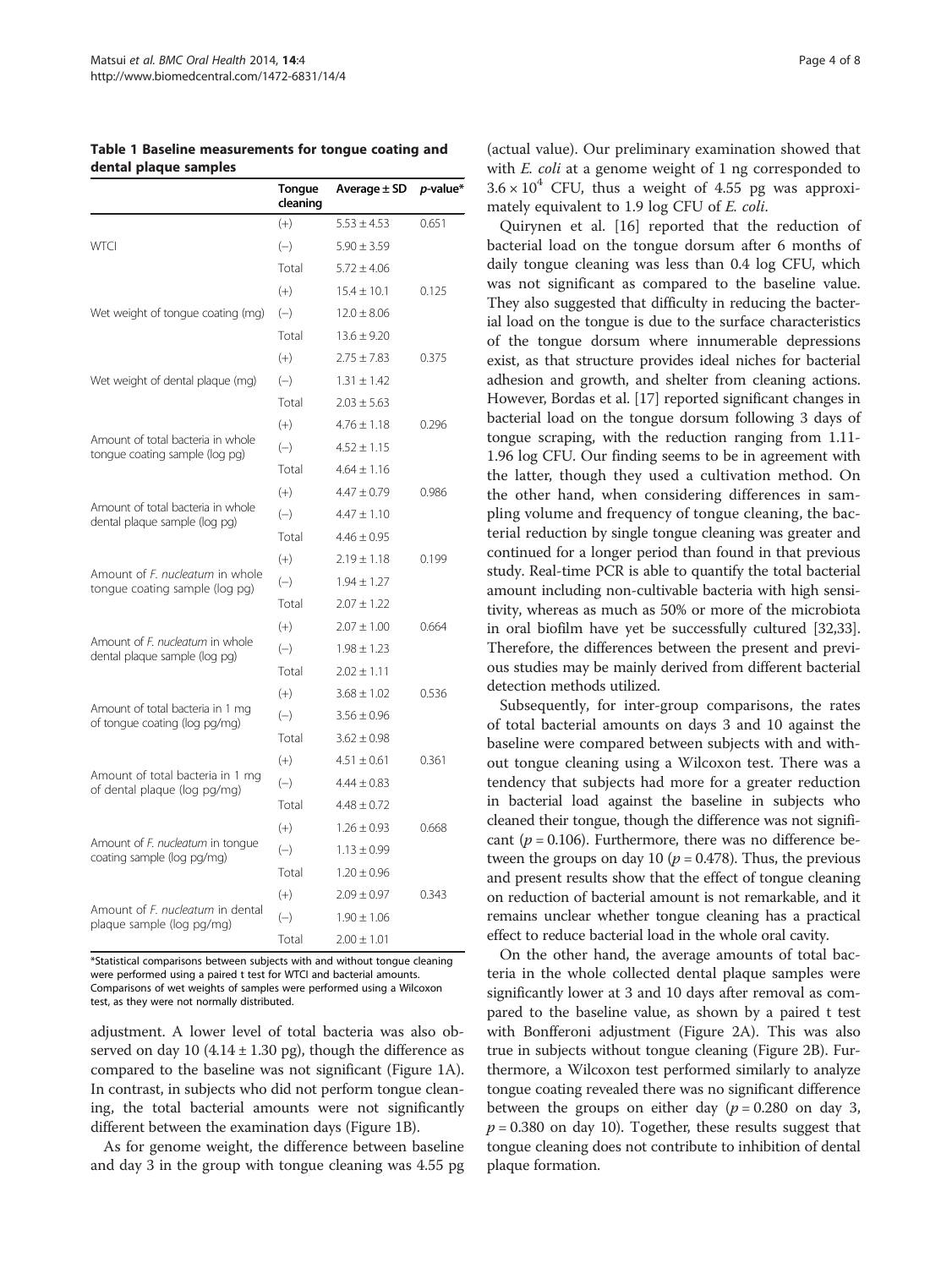<span id="page-4-0"></span>

#### Change in WTCI score after tongue cleaning

In contrast to the changing profile of total bacterial amount in tongue coating, WTCI score did not show a significant difference among the examination days in both groups (Figure [3\)](#page-5-0). These findings agree with a study by Chérel, et al., who reported that average tongue coating scores returned to baseline levels 2 days after tongue cleaning [[34](#page-7-0)]. Other reports have also noted disagreement between change in bacterial load on the tongue and tongue coating score after tongue cleaning [\[15-17\]](#page-7-0). Thus, components other than microorganisms in tongue coating are generally evaluated with an ocular inspection method. On the other hand, slight reductions in WTCI as compared to the baseline even in subjects without tongue cleaning on days 3 and 10 were noted, while a reduction in amount of total bacteria in tongue coating samples from subjects without tongue cleaning was also observed (Figure 1B). Those findings may have been related to naturally occurring interday changes.

## Amounts of F. nucleatum and total bacteria in tongue coating and dental plaque

To assess etiological shift, we examined the changes in amounts of *F. nucleatum* in tongue coating and dental plaque samples. Three days after tongue cleaning, the average amount of *F. nucleatum* in tongue coating was significantly reduced as compared with the baseline  $(2.19 \pm 1.18)$ to  $1.75 \pm 1.29$  log pg;  $p = 0.006$ ). When tongue cleaning was not performed, there was no significant difference between day 3 and the baseline  $(1.94 \pm 1.27 \text{ vs. } 2.02 \pm 1.27 \text{ log})$ pg;  $p = 0.726$ ). In addition, there was no difference between with and without tongue cleaning on day 10.

In dental plaque, the average amount of F. nucleatum on day 3 was reduced after tongue cleaning but not significant  $(2.07 \pm 1.00 \text{ to } 1.88 \pm 0.87 \text{ log pg}; p = 0.145)$ . A reduction of F. nucleatum on day 3 as compared to the baseline was also observed in subjects without tongue cleaning  $(1.98 \pm 1.23)$ to  $1.59 \pm 1.00$  log pg;  $p = 0.019$ ), though the difference was not significant in multiple comparisons using Bonferroni

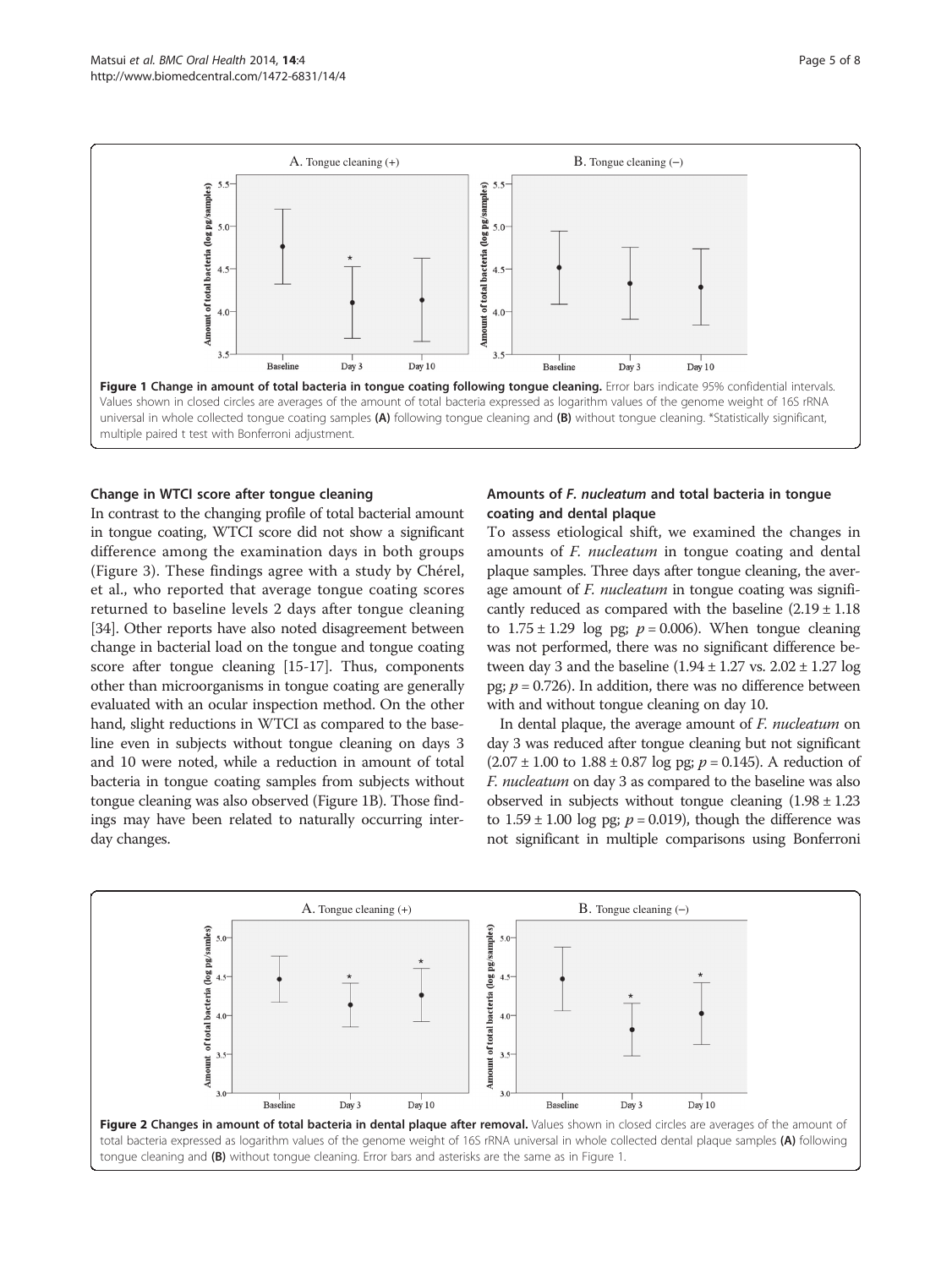<span id="page-5-0"></span>

adjustment. Since the profiles of change after removal were similar to total bacteria, we analyzed the relationship between amount of total bacteria and that of F. nucleatum in the samples using Pearson's correlation analysis, and found a significant correlation coefficient. The relationship level was constantly high in both tongue coating and dental plaque with all sampling conditions used in the present protocol (Figures 4 and [5](#page-6-0)). These results showed that F. nucleatum occupied a certain proportion of total bacteria in both tongue coating and dental plaque during both development and under stable conditions. Furthermore, in the present study, F. nucleatum was detected in all tongue coating and dental plaque samples from periodontally

in subjects without tongue cleaning were 0.884, 0.844, and 0.896, respectively.

healthy individuals, in whom the detection rates of periodontopathic bacteria such as red complex spices are often reported to be extremely low [[3-6,32\]](#page-7-0). Another report noted that colonization of F. nucleatum induced red complex species habitation by binding both early and late colonizers in dental plaque [\[24\]](#page-7-0). Furthermore, we previously reported a strong correlation between dental plaque and tongue coating in regard to colonization of red complex spices [[6](#page-7-0)]. Therefore, it is possible that an increase in the amount of F. nucleatum in tongue coating as well as dental plaque indicates an environment that is acceptable for virulent bacteria, consequently increasing the risk for periodontitis. However, we did not determine the presence of the red complex species, which is a limitation of this study.

## Overall relationships of volume and bacterial load in tongue coating and dental plaque

To review the contradictions and relationships among assessment results in the present and previous studies, we performed a principle component analysis. We applied wet weight, and amounts of total bacteria (pg/mg) and of F. nucleatum (pg/mg) in both tongue coating and dental plaque samples along with WTCI scores to the analysis. Table [2](#page-6-0) summarizes the factor loadings for the measurements after Varimax rotation. The first component was strongly associated with the amounts of total bacteria and F. nucleatum in dental plaque, and moderately with wet weight of dental plaque. In contrast, the second component was exclusively related to amounts of total bacteria and F. nucleatum in tongue coating. The wet weight of tongue coating and WTCI formed another

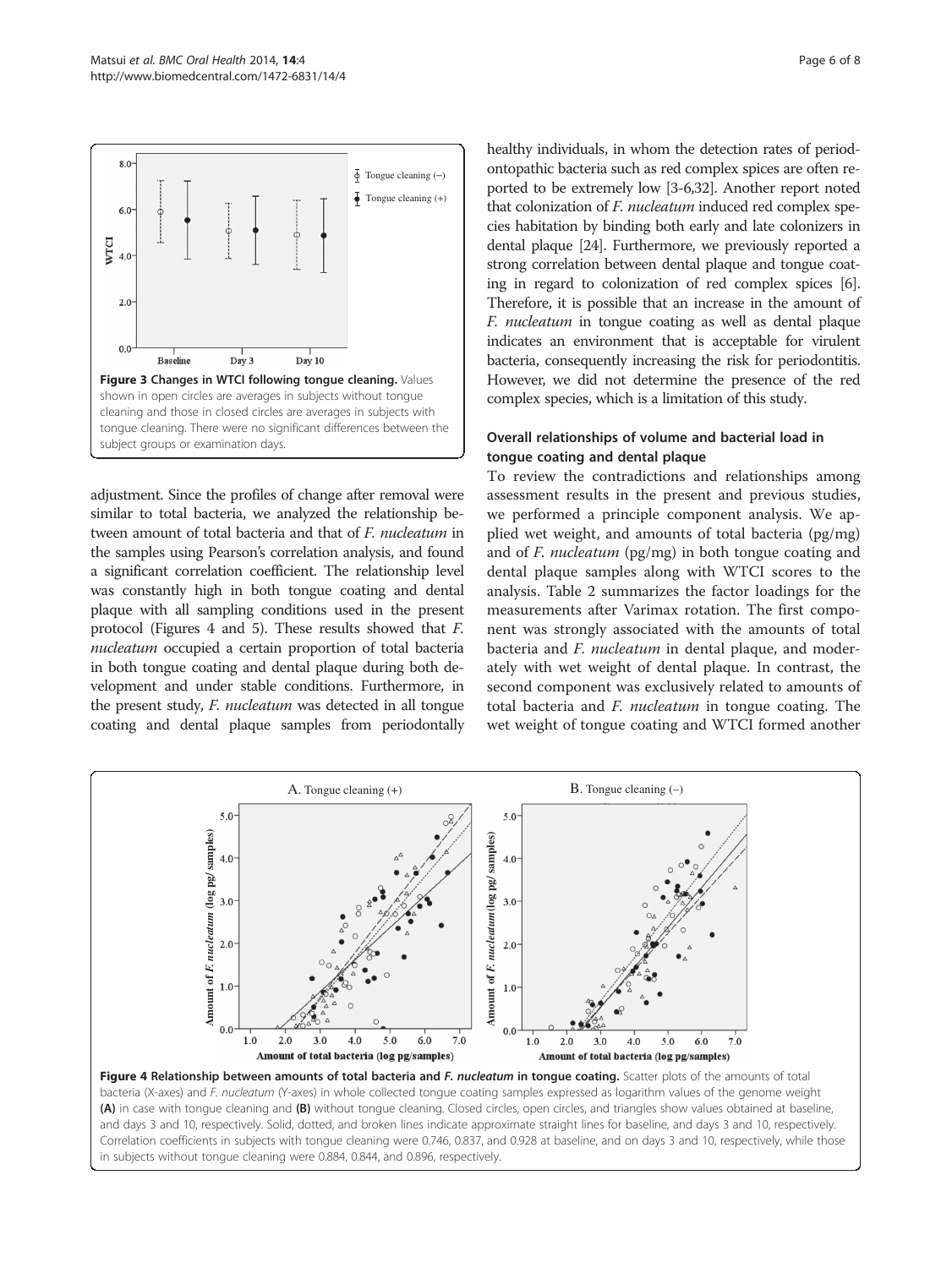<span id="page-6-0"></span>

group related to the third component. These results indicated that the variations in bacterial amounts in tongue coating and dental plaque samples were largely independent of each other. Furthermore, WTCI scores were closely associated with the wet weight of tongue coating. Lundgren, et al. also found a high correlation between wet weight of tongue scrapings and WTCI [[35](#page-7-0)]. On the other hand, in our study, measurements that assessed the volume of oral specimens showed a weak to moderate association with bacterial amounts among the overall variation of measurements. These results may explain the disagreement of changes after tongue cleaning between bacterial amounts and WTCI noted in our study.

Our present findings provide additional evidence to elucidate the effects of tongue cleaning, though there are some limitations. First, precise quantification using realtime PCR showed that mechanical tongue cleaning has

Table 2 Component matrix after Varimax rotation following principal analysis for overall samples ( $n = 180$ )

|                                                                      | Component |        |          |
|----------------------------------------------------------------------|-----------|--------|----------|
|                                                                      | 1         | 2      | 3        |
| <b>WTCI</b>                                                          | .187      | .202   | .759     |
| Wet weight of tongue coating (log mg)                                | $-168$    | .122   | .742     |
| Amount of total bacteria in tonque<br>coating sample (log pg/mg)     | .148      | .860   | .301     |
| Amount of F. nucleatum in tonque<br>coating sample (log pg/mg)       | .068      | .957   | .046     |
| Wet weight of dental plaque (log mg)                                 | .446      | $-236$ | .369     |
| Amount of total bacteria in dental<br>plaque sample (log pg/mg)      | .900      | .078   | $-0.020$ |
| Amount of <i>F. nucleatum</i> in dental<br>plaque sample (log pg/mg) | .872      | .260   | $-0.030$ |

a longer effect over time to reduce bacterial load than found in previous studies that used cultivation methods. However, it remains unclear whether the small scale reduction in bacteria observed in this study contributes to overall oral health. Second, tongue cleaning did not contribute to inhibit dental plaque formation, since the bacterial amounts in the 2 aggregates had quite different variations in an oral cavity. Finally, the volumes in tongue coating and dental plaque do not accurately represent the bacterial load in sites of attachment. In addition, the amount of *F. nucleatum* in tongue coating and dental plaque increases along with bacterial growth, which suggests an increment of virulent species in the tongue coating. These findings led us to conclude that tongue cleaning and tooth brushing should both be performed in order to reduce the amount of bacteria on the tongue and tooth surfaces, and improve the periodontal etiology.

#### **Conclusions**

Tongue cleaning had a longer effect over time on reducing bacterial amount on the tongue as compared to ocular assessment. However, such cleaning had no obvious contribution to inhibit dental plaque formation. Thus, tongue cleaning and tooth brushing should both be performed for reducing bacterial load.

#### Competing interests

The authors have no competing interest to declare.

#### Authors' contributions

MM administrated this study and was in charge of the technical procedures, including sample preparations, genome purification, and polymerase chain reaction analyses of all oral specimens, and was also responsible for writing the manuscript. NC and YS conducted microbiological analyses, and also determined the optimal conditions for detection of bacteria in the oral specimens. KM contributed to collection of clinical measurements and oral specimens. SK contributed to microbiological analysis and helped draft the